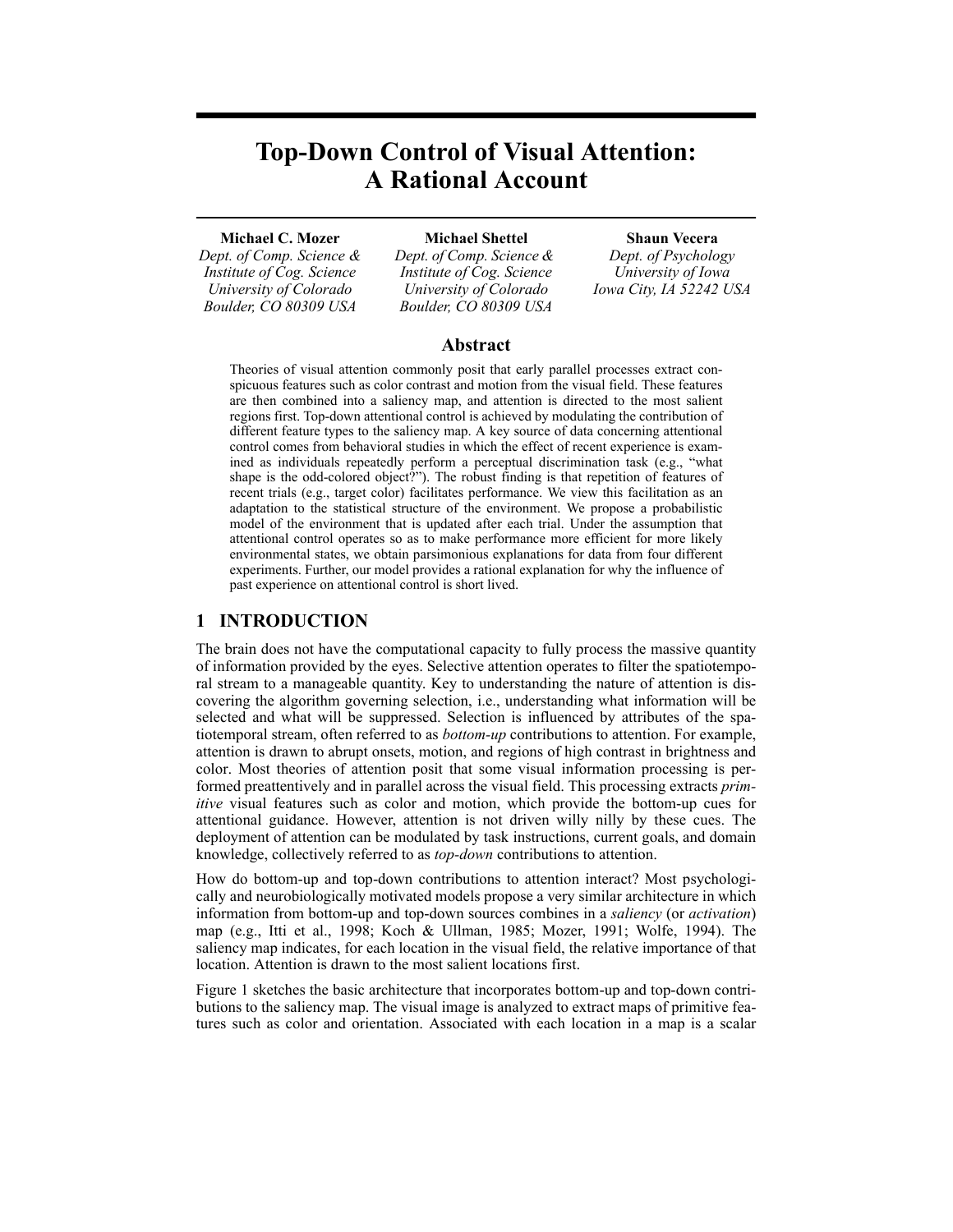

response or *activation* indicating the presence of a particular feature. Most models assume that responses are stronger at locations with high local feature contrast, consistent with neurophysiological data, e.g., the response of a red feature detector to a red object is stronger if the object is surrounded by green objects. The saliency map is obtained by taking a sum of bottom-up activations from the feature maps. The bottom-up activations are modulated by a top-down *gain* that specifies the contribution of a particular map to saliency in the current task and environment. Wolfe (1994) describes a heuristic algorithm for determining appropriate gains in a *visual search* task, where the goal is to detect a *target* object among *distractor* objects. Wolfe proposes that maps encoding features that discriminate between target and distractors have higher gains, and to be consistent with the data, he proposes limits on the magnitude of gain modulation and the number of gains that can be modulated. More recently, Wolfe et al. (2003) have been explicit in proposing optimization as a principle for setting gains given the task definition and stimulus environment.

One aspect of optimizing attentional control involves configuring the attentional system to perform a given task; for example, in a visual search task for a red vertical target among green vertical and red horizontal distractors, the task definition should result in a higher gain for red and vertical feature maps than for other feature maps. However, there is a more subtle form of gain modulation, which depends on the statistics of display environments. For example, if green vertical distractors predominate, then red is a better discriminative cue than vertical; and if red horizontal distractors predominate, then vertical is a better discriminative cue than red.

In this paper, we propose a model that encodes statistics of the environment in order to allow for optimization of attentional control to the structure of the environment. Our model is designed to address a key set of behavioral data, which we describe next.

### **1.1 Attentional priming phenomena**

Psychological studies involve a sequence of experimental *trials* that begin with a stimulus presentation and end with a response from the human participant. Typically, trial order is randomized, and the context preceding a trial is ignored. However, in *sequential studies*, performance is examined on one trial contingent on the past history of trials. These sequential studies explore how experience influences future performance. Consider a the sequential attentional task of Maljkovic and Nakayama (1994). On each trial, the stimulus display (Figure 2) consists of three notched diamonds, one a singleton in color—either green among red or red among green. The task is to report whether the singleton diamond, referred to as the *target*, is notched on the left or the right. The task is easy because the singleton *pops out*, i.e., the time to locate the singleton does not depend on the number of diamonds in the display. Nonetheless, the response time significantly depends on the sequence of trials leading up to the current trial: If the target is the same color on the cur-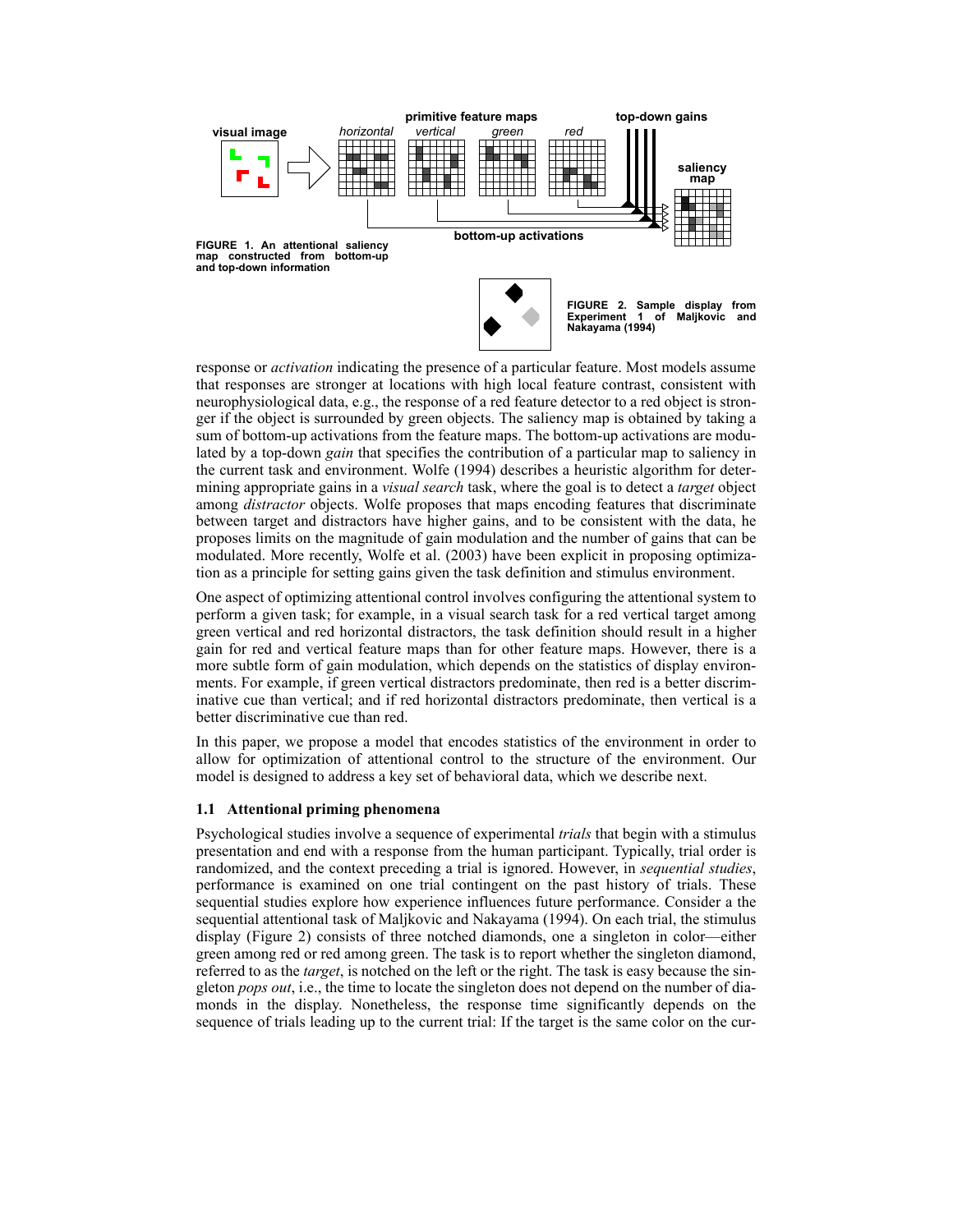rent trial as on the previous trial, response time is roughly 100 ms faster than if the target is a different color on the current trial. Considering that response times are on the order of 700 ms, this effect, which we term *attentional priming*, is gigantic in the scheme of psychological phenomena.

# **2 ATTENTIONAL CONTROL AS ADAPTATION TO THE STATISTICS OF THE ENVIRONMENT**

We interpret the phenomenon of attentional priming via a particular perspective on attentional control, which can be summarized in two bullets.

- The perceptual system dynamically constructs a probabilistic model of the environment based on its past experience.
- **•** Control parameters of the attentional system are tuned so as to optimize performance under the current environmental model.

The primary focus of this paper is the environmental model, but we first discuss the nature of performance optimization.

The role of attention is to make processing of some stimuli more efficient, and consequently, the processing of other stimuli less efficient. For example, if the gain on the red feature map is turned up, processing will be efficient for red items, but competition from red items will reduce the efficiency for green items. Thus, optimal control should tune the system for the most likely states of the world by minimizing an objective function such as:

$$
J(g) = \sum_{e} P(e)RT_g(e) \tag{1}
$$

where  $g$  is a vector of top-down gains,  $e$  is an index over environmental states,  $P(.)$  is the probability of an environmental state, and *RTg*(.) is the expected response time—assuming a constant error rate—to the environmental state under gains *g*. Determining the optimal gains is a challenge because every gain setting will result in facilitation of responses to some environmental states but hindrance of responses to other states.

The optimal control problem could be solved via direct reinforcement learning, but the rapidity of human learning makes this possibility unlikely: In a variety of experimental tasks, evidence suggests that adaptation to a new task or environment can occur in just one or two trials (e.g., Rogers & Monsell, 1996). Model-based reinforcement learning is an attractive alternative, because given a model, optimization can occur without further experience in the real world. Although the number of real-world trials necessary to achieve a given level of performance is comparable for direct and model-based reinforcement learning in stationary environments (Kearns & Singh, 1999), naturalistic environments can be viewed as highly nonstationary. In such a situation, the framework we suggest is well motivated: After each experience, the environment model is updated. The updated environmental model is then used to retune the attentional system.

In this paper, we propose a particular model of the environment suitable for visual search tasks. Rather than explicitly modeling the optimization of attentional control by setting gains, we assume that the optimization process will serve to minimize Equation 1. Because any gain adjustment will facilitate performance in some environmental states and hinder performance in others, an optimized control system should obtain faster reaction times for more probable environmental states. This assumption allows us to explain experimental results in a minimal, parsimonious framework.

# **3 MODELING THE ENVIRONMENT**

Focusing on the domain of visual search, we characterize the environment in terms of a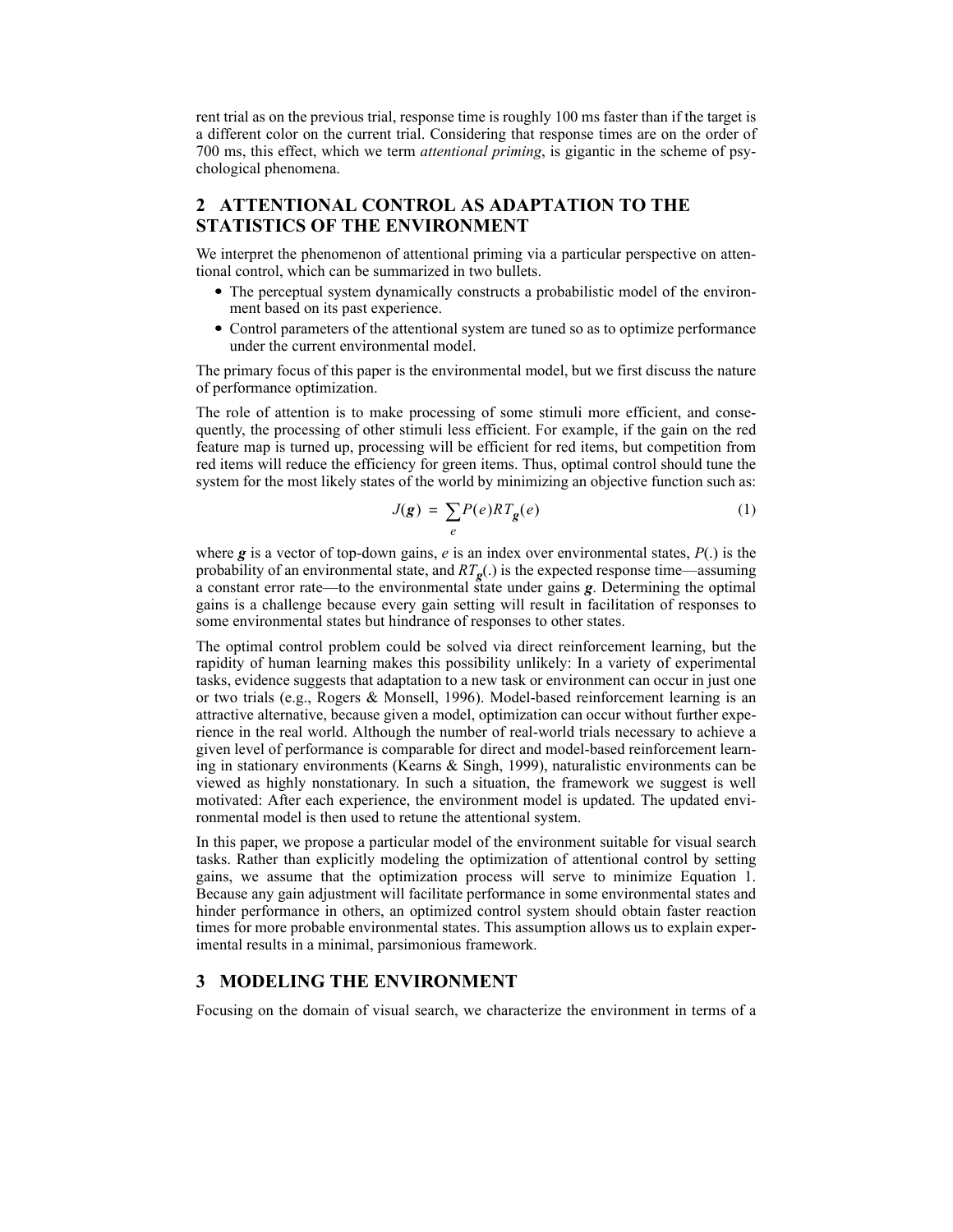probability distribution over configurations of target and distractor features. We distinguish three classes of features: *defining*, *reported,* and *irrelevant*. To explain these terms, consider the task of searching a display of size varying, colored, notched diamonds (Figure 2), with the task of detecting the singleton in color and judging the notch location. Color is the defining feature, notch location is the reported feature, and size is an irrelevant feature. To simplify the exposition, we treat all features as having discrete values, an assumption which is true of the experimental tasks we model. We begin by considering displays containing a single target and a single distractor, and shortly generalize to multidistractor displays.

We use the framework of Bayesian networks to characterize the environment. Each feature of the target and distractor is a discrete random variable, e.g.,  $T_{\text{color}}$  for target color and D<sub>notch</sub> for the location of the notch on the distractor. The Bayes net encodes the probability distribution over environmental states; in our working example, this distribution is

P(T<sub>color</sub>, T<sub>size</sub>, T<sub>notch</sub>, D<sub>color</sub>, D<sub>size</sub>, D<sub>notch</sub>).

The structure of the Bayes net specifies the relationships among the features. The simplest model one could consider would be to treat the features as independent, illustrated in Figure 3a for singleton-color search task. The opposite extreme would be the full joint distribution, which could be represented by a look up table indexed by the six features, or by the cascading Bayes net architecture in Figure 3b. The architecture we propose, which we'll refer to as the *dominance model* (Figure 3c), has an intermediate dependency structure, and expresses the joint distribution as:

 $P(T_{\text{color}})P(D_{\text{color}}|T_{\text{color}})P(T_{\text{size}}|T_{\text{color}})P(T_{\text{notch}}|T_{\text{color}})P(D_{\text{size}}|D_{\text{color}})P(D_{\text{notch}}|T_{\text{color}})$ .

The structured model is constructed based on three rules.

1. The defining feature of the target is at the root of the tree.

2. The defining feature of the distractor is conditionally dependent on the defining feature of the target. We refer to this rule as *dominance* of the target over the distractor.

3. The reported and irrelevant features of target (distractor) are conditionally dependent on the defining feature of the target (distractor). We refer to this rule as *dominance* of the defining feature over nondefining features.

As we will demonstrate, the dominance model produces a parsimonious account of a wide range of experimental data.

#### **3.1 Updating the environment model**

The model's parameters are the conditional distributions embodied in the links. In the example of Figure 3c with binary random variables, the model has 11 parameters. However, these parameters are determined by the environment: To be adaptive in nonstationary environments, the model must be updated following each experienced state. We propose a simple exponentially weighted averaging approach. For two variables V and W with observed values *v* and *w* on trial *t*, a conditional distribution,  $P_t(V = u | W = w) = \delta_{uv}$ , is



**FIGURE 3. Three models of a visual-search environment with colored, notched, size-varying diamonds. (a) feature-independence model; (b) full-joint model; (c) dominance model.**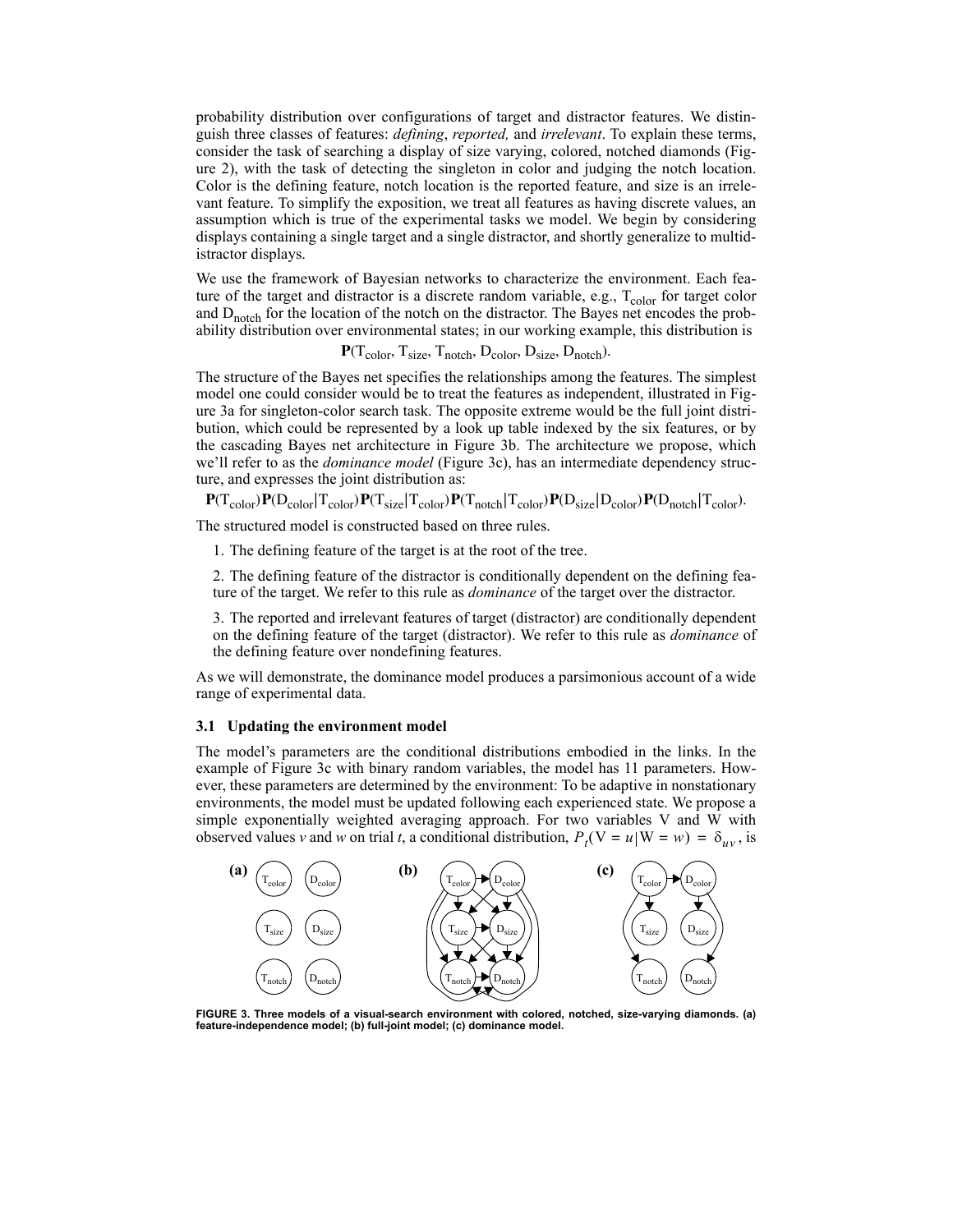defined, where  $\delta$  is the Kronecker delta. The distribution representing the environment following trial *t*, denoted  $P_t^{\text{E}}$ , is then updated as follows:

$$
P_t^{\mathcal{E}}(\mathcal{V} = u | \mathcal{W} = w) = \alpha P_{t-1}^{\mathcal{E}}(\mathcal{V} = u | \mathcal{W} = w) + (1 - \alpha) P_t(\mathcal{V} = u | \mathcal{W} = w)
$$
(2)

for all  $u$ , where  $\alpha$  is a memory constant. Note that no update is performed for values of W other than *w*. An analogous update is performed for unconditional distributions.

How the model is initialized—i.e., specifying  $P_0^{\text{L}}$ —is irrelevant, because all experimental How the model is initialized—i.e., specifying  $P_0^{\text{E}}$ —is irrelevant, because all experimental tasks that we model, participants begin the experiment with many dozens of practice trials. Data is not collected during practice trials. Consequently, any transient effects of  $P_0^{\text{L}}$  do  $P_0^{\text{L}}$ not impact the results. In our simulations, we begin with a uniform distribution for  $P_0^{\text{L}}$ , and include practice trials as in the human studies. E

Thus far, we've assumed a single target and a single distractor. The experiments that we model involve multiple distractors. The simple extension we require to handle multiple distractors is to define a frequentist probability for each distractor feature V, , where  $C_{vw}$  is the count of co-occurrences of feature val- $P_t(V = v | W = w) = C_{vw}/C_w$ , where  $C_{vw}$  is the count of *w*.<br>
wes *v* and *w* among the distractors, and  $C_w$  is the count of *w*.

Our model is extremely simple. Given a description of the visual search task and environment, the model has only a single degree of freedom,  $\alpha$ . In all simulations, we fix  $\alpha = 0.75$ ; however, the choice of  $\alpha$  does not qualitatively impact any result.

# **4 SIMULATIONS**

In this section, we show that the model can explain a range of data from four different experiments examining attentional priming. All experiments measure response times of participants. On each trial, the model can be used to obtain a probability of the display configuration (the environmental state) on that trial, given the history of trials to that point. Our critical assumption—as motivated earlier—is that response times monotonically decrease with increasing probability, indicating that visual information processing is better configured for more likely environmental states. The particular relationship we assume is that response times are linear in log probability. This assumption yields long response time tails, as are observed in all human studies.

#### **4.1 Maljkovic and Nakayama (1994, Experiment 5)**

In this experiment, participants were asked to search for a singleton in color in a display of three red or green diamonds. Each diamond was notched on either the left or right side, and the task was to report the side of the notch on the color singleton. The well-practiced participants made very few errors. Reaction time (RT) was examined as a function of whether the target on a given trial is the same or different color as the target on trial  $n$  steps back or ahead. Figure 4 shows the results, with the human RTs in the left panel and the simulation log probabilities in the right panel. The horizontal axis represents *n*. Both graphs show the same outcome: repetition of target color facilitates performance. This influence lasts only for a half dozen trials, with an exponentially decreasing influence further into the past. In the model, this decreasing influence is due to the exponential decay of recent history (Equation 2). Figure 4 also shows that—as expected—the future has no influence on the current trial.

#### **4.2 Maljkovic and Nakayama (1994, Experiment 8)**

In the previous experiment, it is impossible to determine whether facilitation is due to repetition of the target's color or the distractor's color, because the display contains only two colors, and therefore repetition of target color implies repetition of distractor color. To unconfound these two potential factors, an experiment like the previous one was con-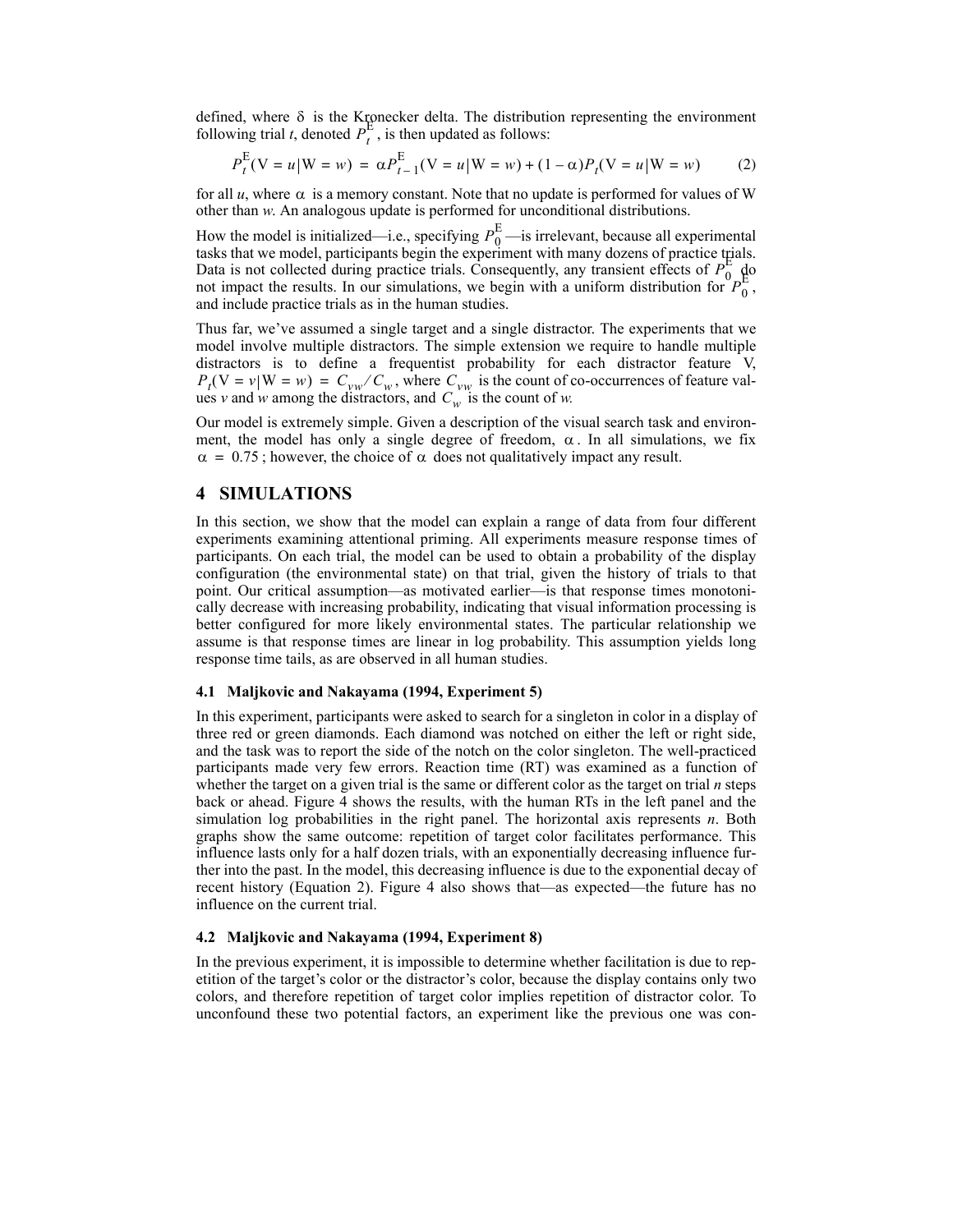ducted using four distinct colors, allowing one to examine the effect of repeating the target color while varying the distractor color, and vice versa. The sequence of trials was composed of subsequences of up-to-six consecutive trials with either the target or distractor color held constant while the other color was varied trial to trial. Following each subsequence, both target and distractors were changed. Figure 5 shows that for both humans and the simulation, performance improves toward an asymptote as the number of target and distractor repetitions increases; in the model, the asymptote is due to the probability of the repeated color in the environment model approaching 1.0. The performance improvement is greater for target than distractor repetition; in the model, this difference is due to the dominance of the defining feature of the target over the defining feature of the distractor.

#### **4.3 Huang, Holcombe, and Pashler (2004, Experiment 1)**

Huang et al. (2004) and Hillstrom (2000) conducted studies to determine whether repetitions of one feature facilitate performance independently of repetitions of another feature. In the Huang et al. study, participants searched for a singleton in size in a display consisting of lines that were short and long, slanted left or right, and colored white or black. The reported feature was target slant. Slant, size, and color were uncorrelated. Huang et al. discovered that repeating an irrelevant feature (color or orientation) facilitated performance, but only when the defining feature (size) was repeated. As shown in Figure 6, the model replicates human performance, due to the dominance of the defining feature over the reported and irrelevant features.

# **4.4 Wolfe, Butcher, Lee, and Hyde (2003, Experiment 1)**

In an empirical tour-de-force, Wolfe et al. (2003) explored singleton search over a range of environments. The task is to detect the presence or absence of a singleton in displays con-



**FIGURE 4. Experiment 5 of Maljkovic and Nakayama (1994): performance on a given trial conditional on the color of the target on a previous or subsequent trial. Human data is from subject KN.**

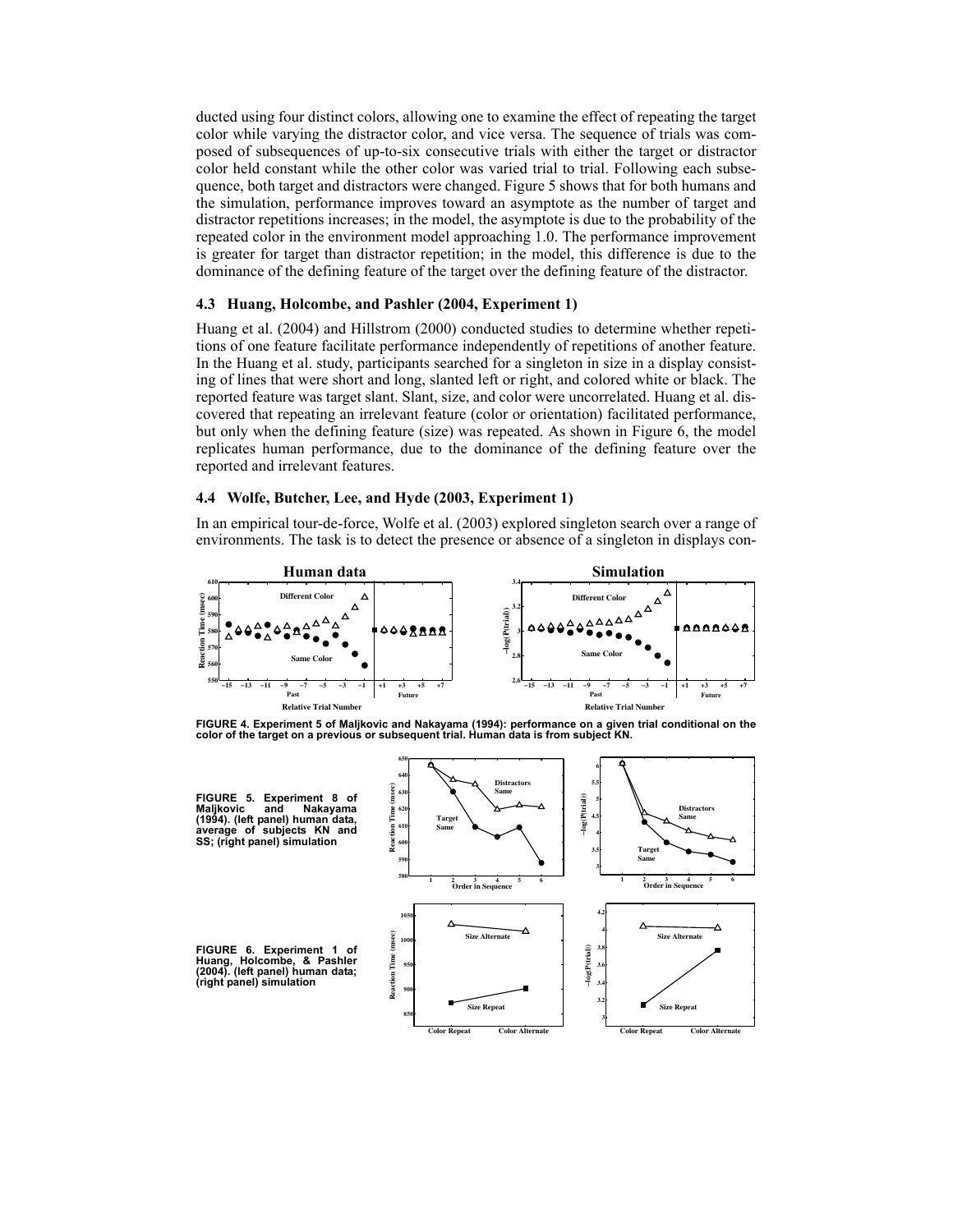sisting of colored (red or green), oriented (horizontal or vertical) lines. Target-absent trials were used primarily to ensure participants were searching the display. The experiment examined seven experimental conditions, which varied in the amount of uncertainty as to the target identity. The essential conditions, from least to most uncertainty, are: *blocked* (e.g., target always red vertical among green horizontals), *mixed feature* (e.g., target always a color singleton), *mixed dimension* (e.g., target either red or vertical), and *fully mixed* (target could be red, green, vertical, or horizontal). With this design, one can ascertain how uncertainty in the environment and in the target definition influence task difficulty. Because the defining feature in this experiment could be either color or orientation, we modeled the environment with two Bayes nets—one color dominant and one orientation dominant—and performed model averaging. A comparison of Figures 7a and 7b show a correspondence between human RTs and model predictions. Less uncertainty in the environment leads to more efficient performance. One interesting result from the model is its prediction that the mixed-feature condition is easier than the fully-mixed condition; that is, search is more efficient when the *dimension* (i.e., color vs. orientation) of the singleton is known, even though the model has no abstract representation of feature dimensions, only feature values.

#### **4.5 Optimal adaptation constant**

In all simulations so far, we fixed the memory constant. From the human data, it is clear that memory for recent experience is relatively short lived, on the order of a half dozen trials (e.g., left panel of Figure 4). In this section we provide a rational argument for the short duration of memory in attentional control.

Figure 7c shows mean negative log probability in each condition of the Wolfe et al. (2003) experiment, as a function of  $\alpha$ . To assess these probabilities, for each experimental condition, the model was initialized so that all of the conditional distributions were uniform, and then a block of trials was run. Log probability for all trials in the block was averaged. The negative log probability (y axis of the Figure) is a measure of the model's *misprediction* of the next trial in the sequence.

For complex environments, such as the fully-mixed condition, a small memory constant is detrimental: With rapid memory decay, the effective history of trials is a high-variance sample of the distribution of environmental states. For simple environments, a large memory constant is detrimental: With slow memory decay, the model does not transition quickly from the initial environmental model to one that reflects the statistics of a new environment. Thus, the memory constant is constrained by being large enough that the environment model can hold on to sufficient history to represent complex environments, and by being small enough that the model adapts quickly to novel environments. If the conditions in Wolfe et al. give some indication of the range of naturalistic environments an agent encounters, we have a rational account of why attentional priming is so short lived. Whether priming lasts 2 trials or 20, the surprising empirical result is that it does not last 200 or 2000 trials. Our rational argument provides a rough insight into this finding.



**FIGURE 7. (a) Human data for Wolfe et al. (2003), Experiment 1; (b) simulation; (c)** *misprediction* **of model** (i.e., lower y value = better) as a function of  $\alpha$  for five experimental condition